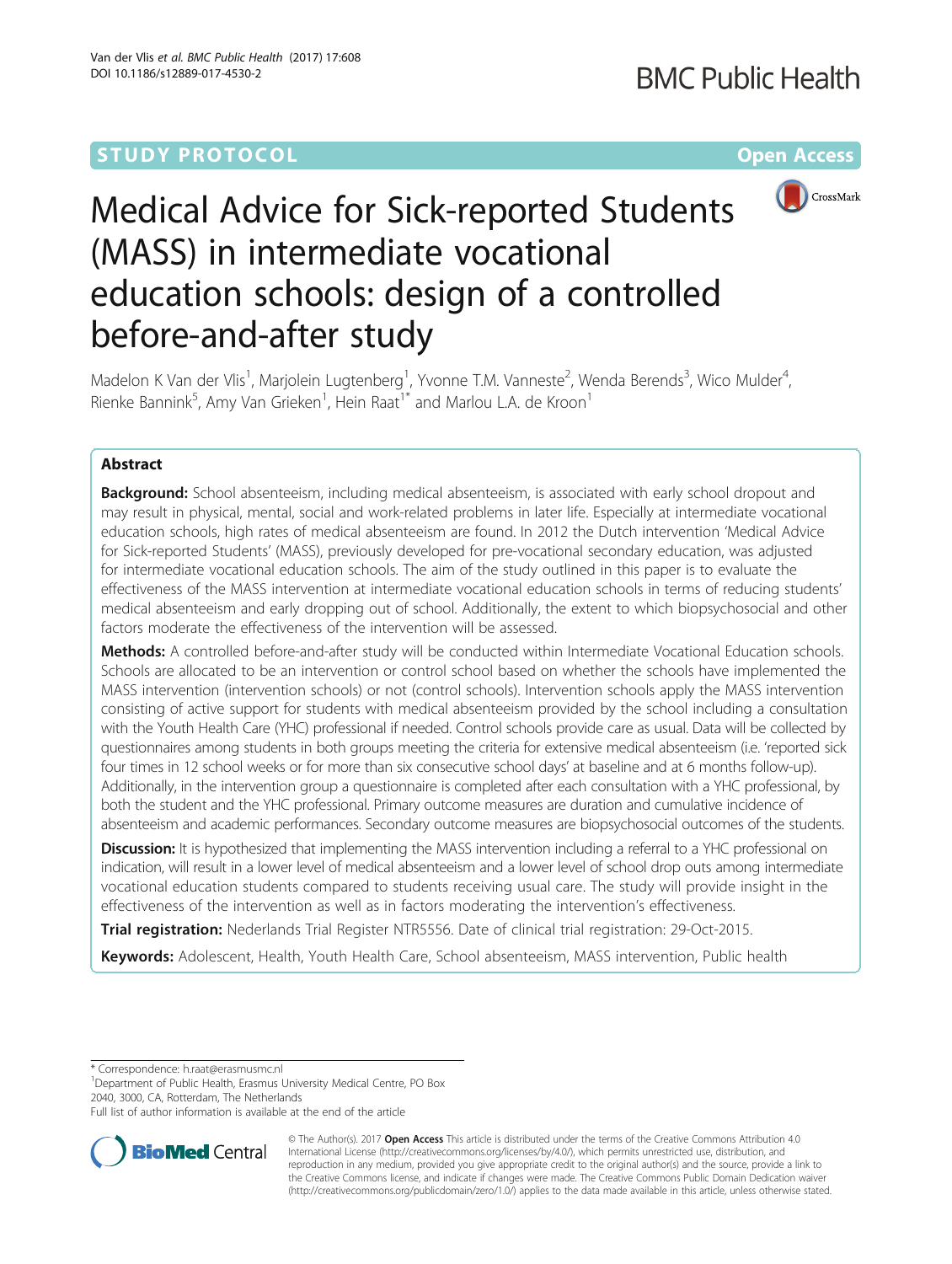## Background

Obtaining a basic educational degree increases the chances of finding a permanent skilled job and is associated to better health. Students who break off their education prematurely often find themselves in a more vulnerable situation with regard to developing illnesses, being unemployed and being involved in criminal activities, as compared to students who hold a basic educational degree. Reasons to drop out of school prematurely, as reported by students, vary from learning and motivation difficulties, behavioural, (mental) health problems to problems at home [\[1](#page-6-0)–[5\]](#page-6-0).

School absenteeism is often a precursor of school dropout and absenteeism in future careers [\[4,](#page-6-0) [6](#page-7-0)–[10\]](#page-7-0). It can be divided into unexcused (truancy) and excused absenteeism. The most common form of excused absenteeism is absence due to sickness reporting or sick leave, so called medical absenteeism. Medical absenteeism is perceived twice as often as truancy among adolescent students [[11\]](#page-7-0). Particularly at intermediate vocational educational schools, high rates of medical absenteeism and school dropout can be found. Of all students entering intermediate vocational education, only 50% passes on to the second year and after five years approximately 25% leaves school without a degree [\[12](#page-7-0)]. Investing in effective methods regarding the prevention of extensive medical absenteeism at intermediate vocational education schools is therefore relevant.

The Dutch Youth Health Care (YHC) system offers preventive health care for children and adolescents between 0 and 18 years old. It aims to foster the optimal trajectory for growth and development in children and to provide anticipatory guidance to prevent negative outcomes later in life [[13\]](#page-7-0). In general, the YHC system does not focus actively on students with extensive medical absenteeism. The current policy of most intermediate vocational education schools does not include an active identification of students with extensive absenteeism and referrals to YHC professionals are limited [[14](#page-7-0), [15\]](#page-7-0). Because of the high rate of medical absenteeism at intermediate vocational education schools and the complex underlying problems, however, the YHC system could play an important role in addressing medical absenteeism [\[16](#page-7-0)–[20](#page-7-0)].

In 2012, the Medical Advice for Sick-reported Students (MASS) intervention was developed [\[19\]](#page-7-0) to address medical absenteeism more actively within students attending pre-vocational secondary education, the school level preceding intermediate vocational education. The aim of the MASS intervention is to limit medical absenteeism by arranging appropriate care, educational adjustments and adequate support for students [\[21](#page-7-0)]. The intervention focuses on the factors associated with extensive medical absenteeism: somatic, mental and

physical complains [\[9](#page-7-0), [22](#page-7-0)–[25](#page-7-0)], poor lifestyle [\[11](#page-7-0)] and psychological, family and social problems of sick-reported students [\[9\]](#page-7-0). The schools and the YHC professionals collaborate directly within the MASS intervention to design and monitor a management plan that aims to optimize students' health and maximize students' participation in school activities [[19](#page-7-0), [25](#page-7-0)] In an effect study Vanneste et al. found a reduction of 15.1% in medical absenteeism among pre-vocational secondary education school students after implementing the MASS intervention [[19](#page-7-0)].

As students in pre-vocational secondary education schools often continue their education at intermediate vocational education schools, medical absenteeism might be associated with the same determinants in both groups of students. Despite potential similarities between intermediate vocational education and pre-vocational secondary education students, there are also clear differences that need to be taken into account in designing interventions. Students in intermediate vocational education schools, for instance, are generally aged between 15 and 25 years old. Furthermore, the level of medical absence is often larger at intermediate vocational education schools and its nature is often more complex due to underlying biopsychosocial factors and financial problems. As a result, the MASS intervention has been adapted for intermediate vocational education schools and is currently being applied at several schools in the Netherlands [\[26](#page-7-0)–[28](#page-7-0)]. However, evidence for its effectiveness is thus far lacking.

The aim of this study is to evaluate the effectiveness of the MASS intervention at intermediate vocational education schools, with a focus on the efforts of the YHC professional, in terms of reducing students' medical absenteeism and early dropping out of school. In addition, we will assess to what extent biopsychosocial and other factors may influence the effect of the intervention.

## Methods/Design Study design

A controlled before-and-after study with a follow-up period of 6 months will be conducted. Students with extensive medical absence attending schools in which the MASS intervention has been implemented (intervention group) are compared to students attending schools in which the MASS intervention has not been implemented (control group).

The Medical Ethical Committee of Erasmus University Medical Centre Rotterdam has declared that the Medical Research Involving Human Subjects Act (also known by its Dutch abbreviation WMO) does not apply to this research protocol and issued a declaration of no objection (i.e. formal waver) for this study (MEC-2015-614). Therefore, the study can be carried out without further approval by an accredited research ethics committee.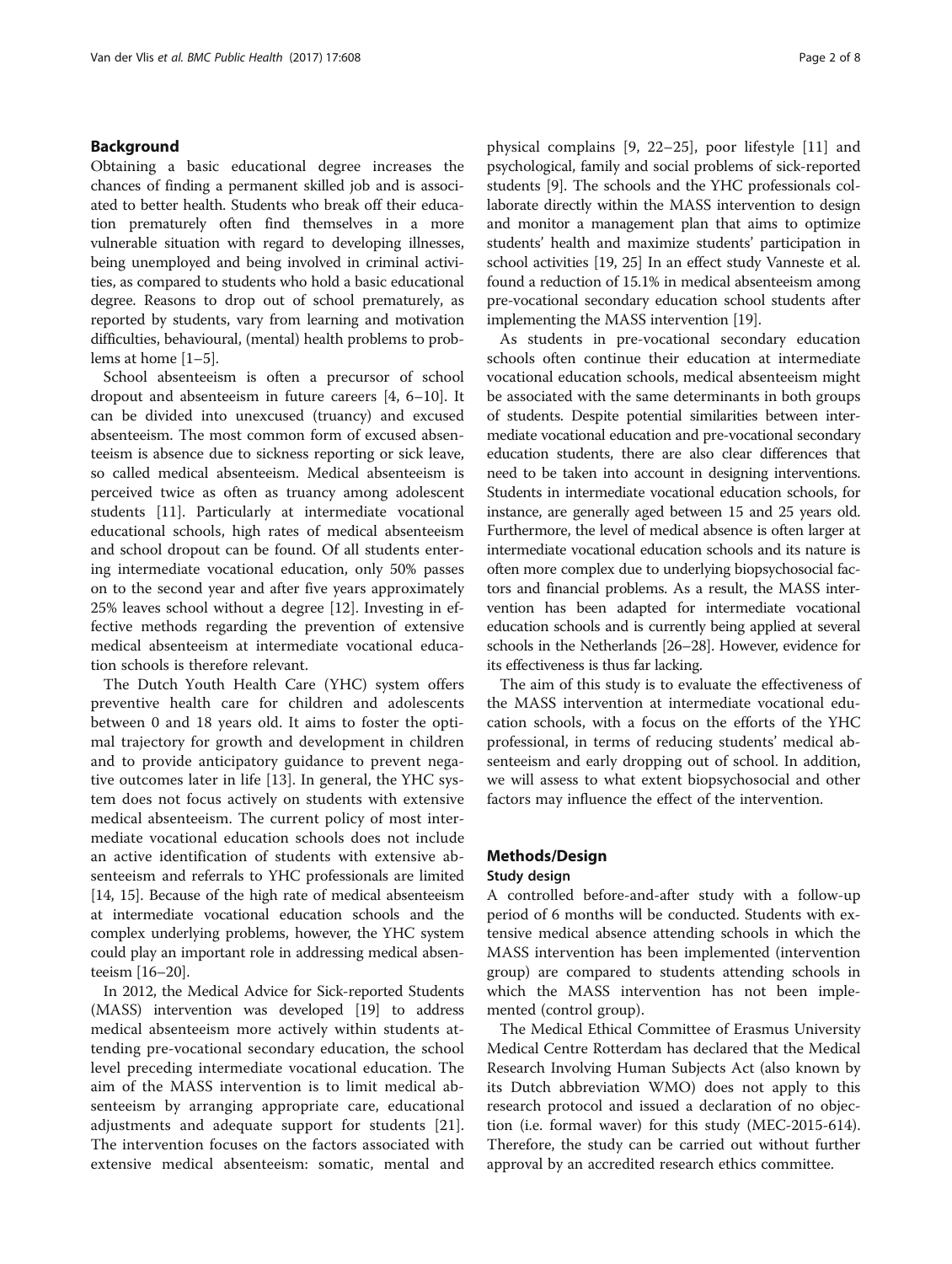### Setting

This study will be conducted in the Dutch setting of intermediate vocational education schools and will focus on students aged between 16 and 25 years. In the Netherlands, students under the age of 18 leaving lower secondary school have to continue a higher general secondary education or enter one of the five intermediate vocational education programs: technology, economics, agricultural, personal/social services or health care. The intermediate vocational education schools prepare students for a specialized trade by developing a particular expertise. After graduating from an intermediate vocational education school one can enter higher vocational education or start working [[29\]](#page-7-0).

#### **Participants**

## Youth health care organizations, schools and youth health care professionals

This study will be conducted in the Dutch regions of Amsterdam, Utrecht, West Brabant and Rotterdam. School recruitment will be organized in collaboration with three YHC organizations associated to the regions of Amsterdam, Utrecht and West Brabant. The YHC organization in Rotterdam will not be involved in the study as schools in this area have not yet implemented the MASS intervention and will therefore be allocated to the control group.

YHC organizations invite the intermediate vocational education schools to participate in the study. Schools that agree to participate will subsequently be visited by the researchers. It is expected that a total of 12 schools will participate. The allocation of the schools will be based on their current policy. Schools will be classified as an intervention school (IS) or as a control school (CS) based on their current use of the MASS intervention.

All YHC professionals of participating intervention schools will be offered a training in the MASS intervention at the start of the study.

#### **Students**

Students of participating schools are included in the study if they meet the criteria for extensive medical absenteeism, which is based on the MASS intervention at pre-vocational secondary education schools (i.e. reported sick for at least four times in 12 weeks or reported sick for more than six consecutive school days). We expect to include a total number of 480 students in the study with an equal distribution between the control and intervention group (see Fig. [1](#page-3-0)).

## Procedure

Participating schools are visited by the Erasmus MC researchers to explain the procedure of the study. The schools (usually an appointed coordinator) select students meeting the inclusion criteria (i.e. reported sick for at least four times in 12 weeks or reported sick for more than six consecutive school days) and invite them to participate in the study. All students receive an information letter and leaflet with information about the study. They are asked to provide informed consent. Participants in the study are invited to complete the baseline questionnaire. The coordinator will send the filled-out questionnaires back to the researchers on a regular basis. For students aged younger than 18 years of age qualifying for participation, parents also receive an information letter and brochure about the study at home provided by school; these parents can object to participation in the study by their child. After 6 months, a follow-up questionnaire will be sent to the students. Students will receive either a hard-copy version, a digital version or both versions, depending on their preference.

Students in intervention schools who have a consultation with the YHC professional will be asked by the YHC professional to complete an additional short questionnaire after consultation. The YHC professionals themselves are also asked to fill out a short questionnaire after each consultation. All questionnaires are to be dropped in sealed envelopes in a drop box which will be located at an agreed upon location with the coordinator of the school. The coordinator will send the questionnaires back to the researchers on a regular basis.

Data will be processed in accordance with the agreed guidelines of the Dutch Data Protection Authority Intervention [[30\]](#page-7-0).

#### Intervention

#### Intervention group: the MASS intervention

The MASS intervention designed for intermediate vocational education schools consists of five steps: an active approach by the school after the first sick report, a meeting between student and school, a YHC professional referral if needed, the actual YHC professional consultation, and the further monitoring of the medical absenteeism and reintegration of the student [\[31](#page-7-0)] (Table [1\)](#page-4-0).

The intervention focuses at two levels; the school level and the individual level. The implementation of the MASS intervention at school level includes agreements on how to actively monitor student absence, approach students with extensive medical absence by personal contact, request a consultation with the YHC professional, and arrange a follow-up for each student in the Care Advisory Team (CAT). The CAT includes social workers, attendance officer, YHC professionals, teachers and a Youth Care Office representative.

At an individual level students with extensive medical absenteeism will be identified by school and referred to YHC if needed. In the consultation, the YHC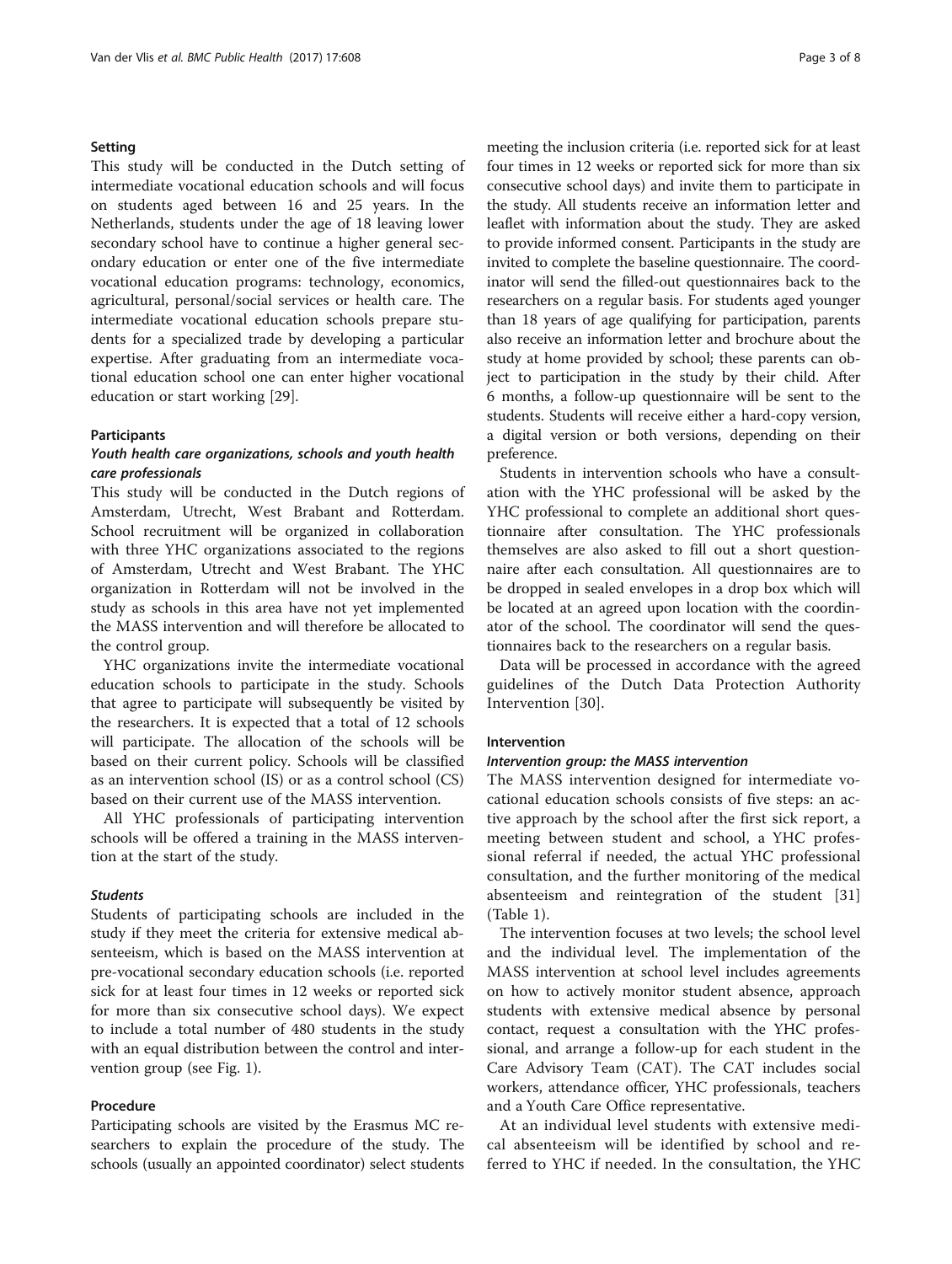<span id="page-3-0"></span>

professional focuses on somatic, psychological and social factors potentially underlying the medical absenteeism (Table [2\)](#page-4-0). Along with the student, and the parents if the student is younger than 18 years of age, a reintegration plan is formulated. Whichever reintegration plan is chosen, the YHC professional is accountable for the referral, the aftercare, communication with other care professionals, communication with the adolescent and monitoring the procedure accurately. All YHC professionals are trained in performing the MASS protocol [[31\]](#page-7-0).

## Control group: care as usual

The control group consists of students attending Intermediate Vocational Education schools that have not implemented the MASS intervention. They continue to provide care as usual using their current absenteeism policy. This generally consists of a referral to a YHC professional on request of the student, when accessible

consultation of the CAT and referring to the school attendance officer when student is younger than 18 years old.

## **Measurements**

The following primary and secondary outcome measures were formulated:

Primary outcomes measures

 $\triangleright$  Duration of the medical absence in days within the last 12 weeks at T1 (in comparison with T0).

 $\triangleright$  Cumulative incidence of the medical absenteeism, measured during six months after determining the extensive medical absenteeism.

➢ Academic performances as measured by passing onto the next year or obtaining a basic educational qualification degree.

 $\triangleright$  The extent to which the chosen educational program matches the student's interests.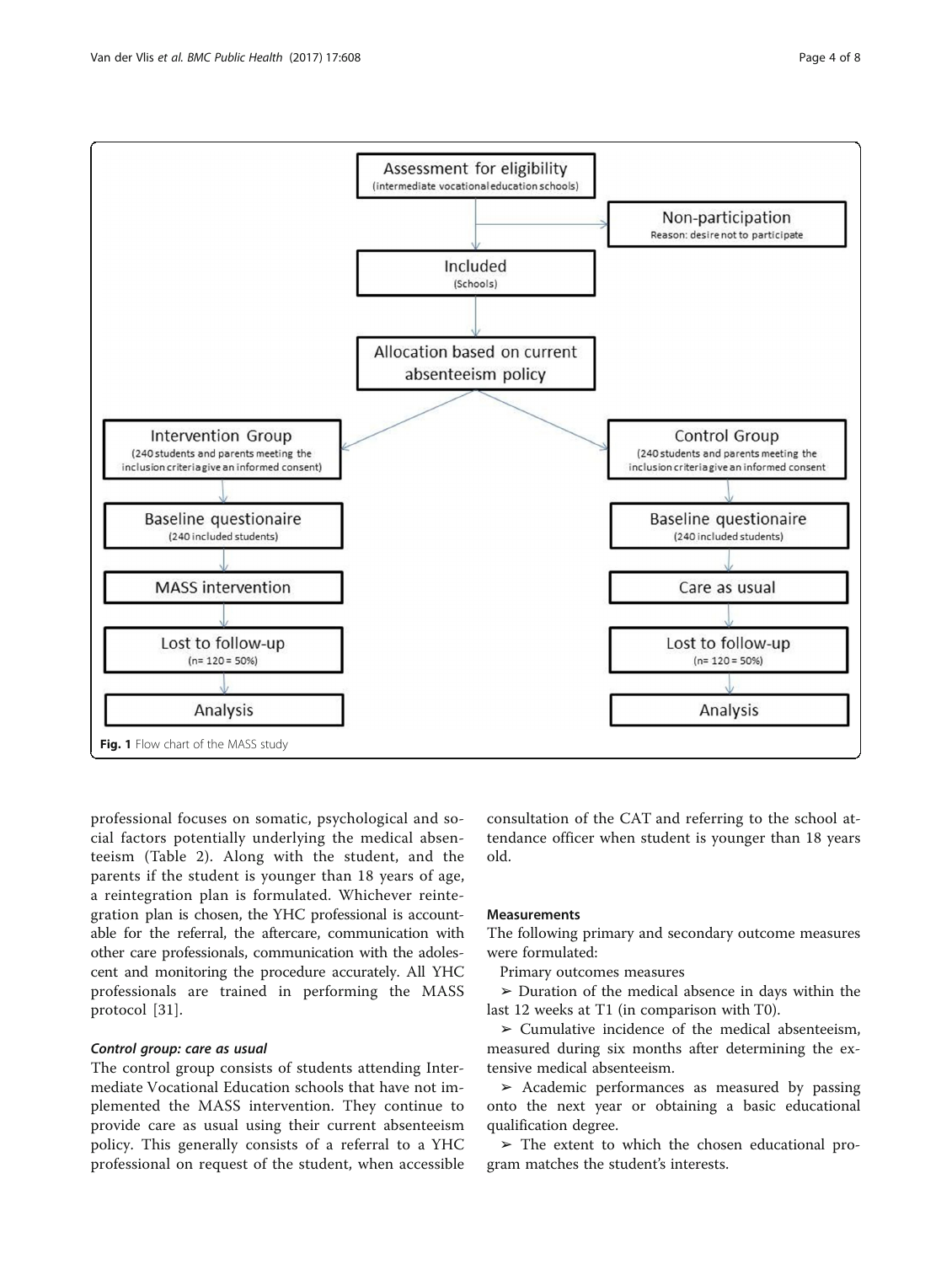<span id="page-4-0"></span>Table 1 Description of the key steps of the MASS intervention

| Step | Description                                                                                                                                                                                                                   |
|------|-------------------------------------------------------------------------------------------------------------------------------------------------------------------------------------------------------------------------------|
|      | The school contacts the student actively in<br>case of medical absence and asks about the<br>context of the sickness report and condition<br>of the student.                                                                  |
| 2    | The school organizes a meeting with the<br>student (and parents if student is <18 years old)<br>in case of extensive medical absenteeism<br>(criteria predefined by each individual school,<br>apart from the MASS criteria). |
| Β    | The school refers the student to a YHC<br>professional if considered to be needed.                                                                                                                                            |
| 4    | A YHC consultation between student and YHC<br>professional is organized                                                                                                                                                       |
| 5    | The school is responsible for monitoring the<br>medical absenteeism and school-related<br>implementation of the reintegration plan,<br>if created.                                                                            |

MASS Medical Advice for Sick-reported Students

YHC professional Youth health care professional

Secondary outcome measures

 $\geq$  Biopsychosocial problems of intermediate vocational education students after determining the extensive medical absenteeism; it concerns medical, physical, emotional, and psychiatric problems (e.g. depression, anxiety, ADHD), housing, financial problems and contacts in criminal justice.

➢ Realised changes/adjustments in treatment policy by specialists and other involved healthcare professionals for students with depression, anxiety, ADHD and autism spectrum disorders.

Specific outcomes related to the care by YHC professionals.

Table 2 Description of key elements of the YHC consultation

| Element | Description                                                                                                                                                                                         |
|---------|-----------------------------------------------------------------------------------------------------------------------------------------------------------------------------------------------------|
| 1       | The YHC professional and the student conduct<br>a problem analysis                                                                                                                                  |
| 2       | The YHC professional analyses the underlying<br>problems by use of the biopsychosocial model                                                                                                        |
| 3       | The underlying causes of the medical absence<br>are defined                                                                                                                                         |
| 4       | The possibilities of preventing recurrence in the<br>future are discussed                                                                                                                           |
| 5       | The possibilities for extra treatments by health<br>care professionals or other supporting professionals<br>are discussed                                                                           |
| 6       | An action plan regarding reintegration will be<br>created, if needed                                                                                                                                |
| 7       | The YHC professional is responsible for communicating<br>with the consent of the student, the reintegration plan<br>to all other involved parties without violating his/her<br>professional secrecy |

YHC professional Youth health care professional

➢ The extent to which the YHC professionals work in accordance with the MASS protocol assessed during consultation with the student.

 $\geq$  Perceived value of the MASS intervention according to the YHC professionals and the students.

## Covariates

The covariates are chosen based on comparison of baseline characteristics of intervention and control students. Demographic information regarding the participating students is collected at baseline including ethnicity, SES score, attending school, educational level, and parenthood. Information on a number of known risk factors for school absenteeism are collected at baseline and during follow-up, including age, gender, smoking status, alcohol consumption (abstainer, up to >7 servings/week) and drugs abuse (abstainer, soft drugs, and hard drugs). Biopsychosocial problems concerning medical, physical, emotional, and psychiatric problems (e.g. depression, anxiety, ADHD), housing, financial problems and contacts in criminal justice are included as covariates. Level of physical activity is assessed at baseline and follow-up.

## Data collection

Data collection takes place during 1,5 academic school years. All students complete a questionnaire at baseline (T0) and after six months at follow-up (T1). In addition, students in the intervention group complete a questionnaire after consultation with a YHC professional. The YHC professional likewise completes a questionnaire after each consultation with a student in the intervention group. To measure the level of medical absenteeism, data is retrieved from the registration system from school.

The level of medical absenteeism is obtained from the absenteeism registration system from the school in numbers of hours during a period of 12 weeks before T0 and T1; and also during the six months period between T0 and T1. Schools also provide information on the support that was given by the school to the student i.e. school meetings, social work or appointments with the psychologist.

The baseline questionnaire (T0) contains the following measurements; socio-demographic characteristics, behavioral determinants, mental health conditions, and overall wellbeing. Data on socio-demographic characteristics of the students will be gathered, by including questions regarding gender, age, educational level, country of birth, parents' country of birth, and home environment [[32, 33\]](#page-7-0). Behavioural determinants are assessed by questions about school career, physical activity, financial situation, sexual behaviour, smoking, alcohol use and drug abuse. In addition, absenteeism is measured by using the questionnaire based on the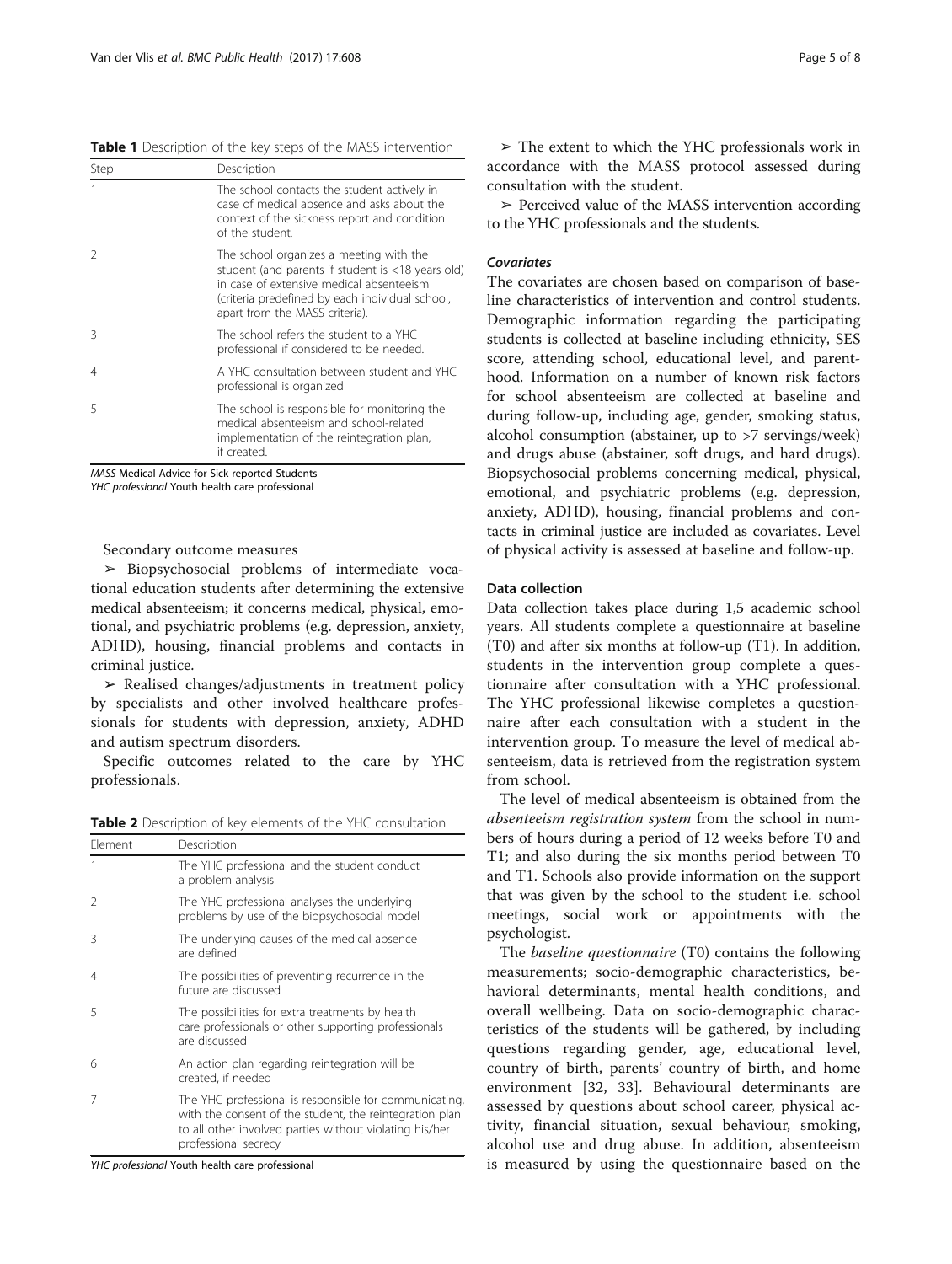questionnaires developed by Municipal Public Health Services and health institutes [[34](#page-7-0)]. Mental health conditions are assessed by using the Centre for Epidemiologic Studies Depression scale (CES-D) [[35\]](#page-7-0) and the 12-item Short Form Health Survey (SF-12) to measure health-related quality of life [[36](#page-7-0)]. The CES-D scale is a 20 item scale used to determine the clinical relevance of depression. Selected items will cover the main components of depressive symptoms such as depressed mood, guilt, feelings of inferiority, feelings of helplessness, despair, loss of appetite, sleep and psychomotor retardation [\[37](#page-7-0)–[39](#page-7-0)]. The SF-12 questionnaire is used to measure Quality of Life [[36](#page-7-0)]. Six questions refer to the functional status, including physical and social functioning and physical and emotional limitations. Four questions describe well-being including mental health, vitality and pain. One question relates to the overall health condition. In addition, seven questions are included measuring the duration and incidence of medical absenteeism and truancy as well as the reasons for it.

The questionnaire at follow up  $(T1)$  is similar to the baseline questions except for the exclusion of questions on fixed socio-demographic variables and the addition of questions about the satisfaction with the YHC professional consult.

The YHC consultation questionnaire for students consists of 11 items assessing the extent to which the YHC professionals have worked in accordance with the MASS protocol (exposure to intervention). In addition, 10 questions are included measuring the students' appreciation of the consultation with the YHC professional. Finally students are asked to rate the entire consultation on a scale from 1 to 10, with 1 being the most-negative evaluation score and 10 being the most-positive one.

The YHC consultation questionnaire for the YHC professionals includes items assessing the extent to which the school ( $N = 4$ ) and the YHC professionals ( $N = 11$ ) work in accordance with the MASS protocol. In addition, the Dutch version of the self-sufficiency matrix (SSM-D) [[40, 41\]](#page-7-0) is completed by the YHC professionals. The SSM-D addresses the ability of students to provide for themselves regarding 11 specific life-domains (e.g. income, daytime activities, housing, mental health) as assessed by the YHC professional. Each life domain of the SSM is measured by a single item. On each item, students are evaluated on 5-point Likert-type scales, from 'in crisis' (1) to 'thriving' (5). Finally, the perceived value of the MASS intervention according to the YHC professional including the biological model and the SSM-D, is assessed.

## Power considerations

Participating schools invite students who meet the inclusion criteria (i.e. reported sick four times in 12 weeks or

more than six consecutive school days) to participate in the study. We will include 480 students, 240 in the control group and 240 in the intervention group. Allowing a loss-to-follow-up of 50% we assume to have complete data on 240 students (120 in the intervention and 120 in the control group). Taking into account cluster randomization with Intra Class Correlation of 0.10, assuming 15 participants per school class and an equal standard deviation (SD) of medical absenteeism in hours during a period of 12 weeks before T1 of 30 h [[42\]](#page-7-0), alpha 0.05 and a power of 0.80, in the case of onesided testing, a difference in medical absenteeism of 15 h between Intervention and Control group at T1 can be established.

## Statistical analyses

In order to evaluate effect of the effect of the intervention the scores on outcomes of both groups measured during follow will be compared, adjusted for baseline findings. For continuous outcome measures such as duration of the medical absenteeism and psychometric test results (multiple) linear regression analyses will be applied. Dichotomous outcomes, such as progressing into the next year or obtaining a basic educational qualification degree, will be evaluated by using a multiple logistic regression analysis.

The research condition will be included as an independent variable. Baseline values of the outcomes are added to the model as covariates. As students are clustered within school locations multilevel analyses will be applied.

Potential moderation of intervention effects by gender, family situation, ethnicity, psychosocial and psychiatric problems (depression, drug abuse, ADHD) is explored by adding an interaction term to the regression models. Stratified analyses will be performed when significant interactions ( $p < 0.10$ ) are observed.

Experiences of students and YHC professionals with the different elements of the MASS intervention as performed by YHC professionals will be evaluated by performing descriptive analyses.

## **Discussion**

Medical absenteeism is positively associated to early school dropout and may result in physical, mental, social and work-related problems later in life. The aim of the MASS intervention is to limit the medical absenteeism of students by arranging appropriate care, educational adjustments and adequate support [[19](#page-7-0), [21\]](#page-7-0). This paper describes the design of a controlled before-and-after study, which aims to evaluate the effectiveness of the MASS intervention as well as its contributing factors and interfering factors among intermediate vocational education school students.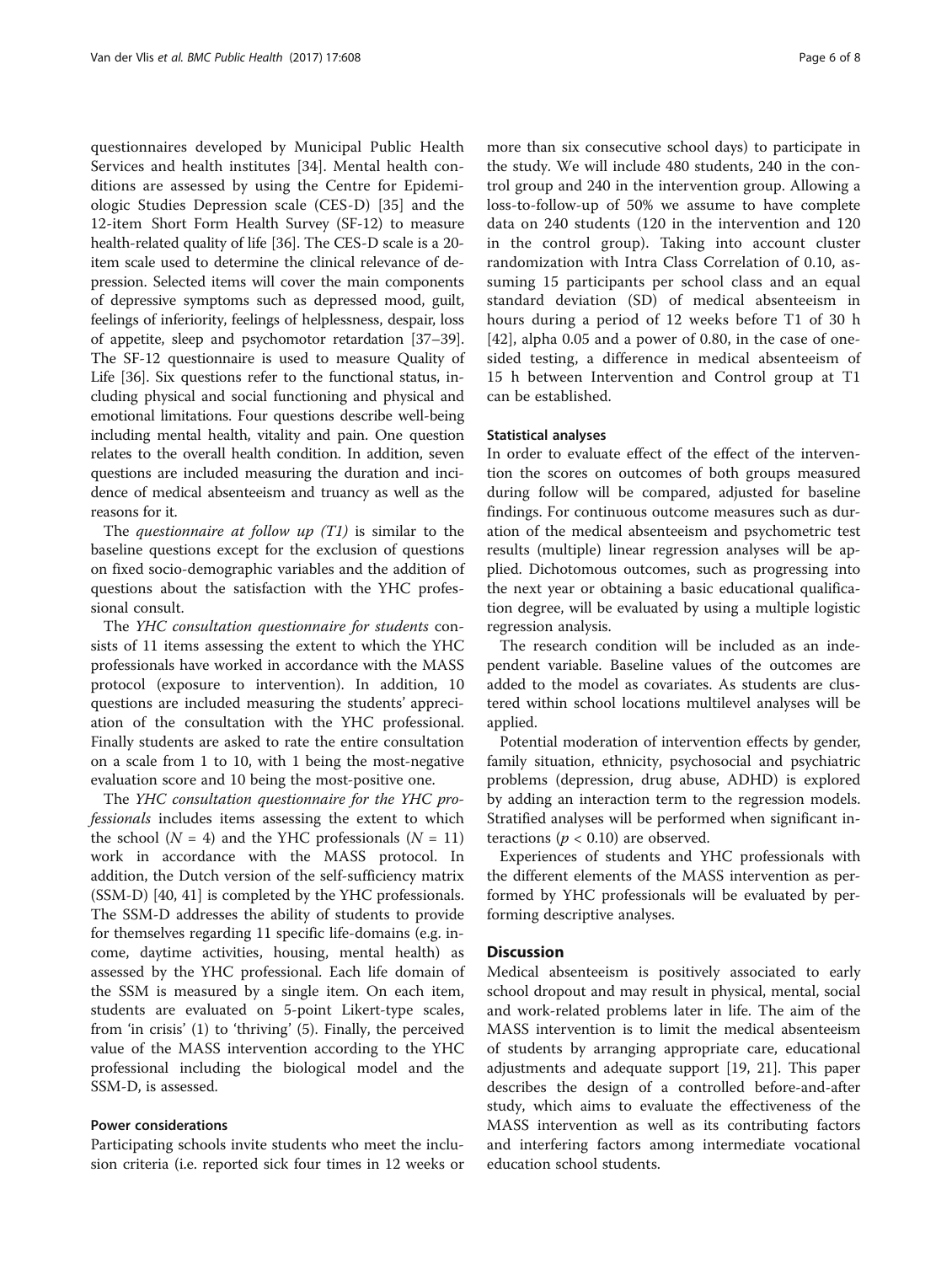<span id="page-6-0"></span>It is hypothesized that implementation of the MASS intervention and incorporating a referral to a YHC professional is effective in terms of reducing medical absenteeism. Results of this study will show whether the YHC professional added value in the MASS intervention. Moreover, the study will provide insight in which factors contribute and/or moderate to the intervention's effectiveness and may provide useful suggestions for improvement.

A strength of this study is that it will be conducted in the daily setting schools and YHC practice, which will facilitate future implementation. The participating schools and YHC professionals cover the urban and rural areas of the Netherlands, which will support the generalizability of our findings. Nevertheless, the schools and students are not randomized which can result in differences between the groups. We have tried to minimize this potential effect by correcting for potential confounders. Another strength is that we look at the extent to which the MASS intervention is applied by de YHC professional and gain insight into the care provided by the school to the individual students.

As the MASS intervention had already been implemented at the intervention schools, we could not capture strict criteria for referral to the YHC professional. The criteria for referral to a YHC professional were determined by each individual school which is in line with the MASS protocol, which may result in a variety of used criteria. On the other hand, this will give a realistic approach of the effects of the implementation of the MASS intervention. Also, the MASS-protocol requires great commitment of the schools to identify and refer students to YHC professionals [\[43](#page-7-0)]. It is therefore questionable how many students eventually will be identified and/or referred to the YHC professional.

In conclusion, the premise is that students with high rates of medical absenteeism receiving a customized reintegration plan and supervision from school and the YHC professional show a reduction in medical absence and easier return back to school compared to students receiving usual care. When MASS including the use of a YHC professional is effective, a comprehensive evaluation of full implementation of the MASS intervention at schools may follow.

#### Abbreviations

CAT: Care Advisory Team; CES-D: Centre for Epidemiologic Studies Depression scale; CS: Control school; IS: Intervention school; MASS: Medical Advice for Sick-reported Students; SF-12: 12-item Short Form Health Survey; T0: Baseline questionnaire; T1: Follow – up questionnaire; YHC: Youth Health Care

## Acknowledgements

The authors thank the participating Youth Health Care organizations and schools for their input and discussing the design and protocol used in the study

#### Funding

This study was funded by ZonMw, the Dutch Organization for Health Research and Development. The funding source had no direct input into any of the processes (referent number: 531,005,011). The funders had no role in the study design, data collection and proposal analysis, preparation of the manuscript or decision to submit the manuscript for publication.

#### Availability of data and materials

The datasets used and/or analyzed during the current study available from the corresponding author on reasonable request.

#### Authors' contributions

HR initiated the study, MLAK conceived the study idea and coordinated the acquisition of the grant of the study, MLAK and YTMV developed the design of the study, MVDV, ML, YTMV, WB, WM, RB, AG, HR, MLAK contributed to further developing the study design, MVDV, ML, AG, HR are responsible for data collection, study coordination and reporting study results. MVDV was responsible for drafting and revising the manuscript. All authors contributed to the critical revision of the manuscript for important intellectual content. HR is responsible for study supervision and reporting of study results. All authors have read and approved the final manuscript.

#### Ethics approval and consent to participate

The Medical Ethical Committee of Erasmus University Medical Centre Rotterdam has declared that the Medical Research Involving Human Subjects Act (also known by its Dutch abbreviation WMO) does not apply to this research protocol and issued a declaration of no objection (i.e. formal waver) for this study (MEC-2015-614). Written informed consent will be obtained from all participants. Participants under age 18 years also provide written informed consent. In addition, passive parental consent was obtained for participants under age 18 years: parents (and children) are informed about the study and intervention and are free to refuse participation of their child without giving any explanation. The Medical Ethical Committee has approved the method of consent for this study.

#### Consent for publication

Not applicable.

#### Competing interests

All authors declare that they have no competing interests.

#### Publisher's Note

Springer Nature remains neutral with regard to jurisdictional claims in published maps and institutional affiliations.

#### Author details

<sup>1</sup>Department of Public Health, Erasmus University Medical Centre, PO Box 2040, 3000, CA, Rotterdam, The Netherlands. <sup>2</sup>Department of Youth Health Care, Regional Public Health Service West Brabant, PO Box 3024, 5033, DA, Tilburg, The Netherlands. <sup>3</sup>Physicians Association Youth Health Care The Netherlands, Churchilllaan 11, 3527, GV, Utrecht, The Netherlands. 4 Department of Youth Health Care, Regional Public Health Service Amsterdam, PO Box 2200, 1000, CE, Amsterdam, The Netherlands. 5 Department of Youth Health Care, Regional Public Health Service Rijnmond, PO Box 3074, 3003, AB, Rotterdam, The Netherlands.

#### Received: 27 March 2017 Accepted: 21 June 2017 Published online: 29 June 2017

#### References

- Mackenbach JP. Health inequalities: Europe in profile; 2006.
- 2. Rumberger RW. High School Dropouts: A Review of Issues and Evidence. Rev Educ Res. 1987;57:101–21.
- 3. Woolf SH, Johnson RE, Phillips RL, Philipsen M. Giving everyone the health of the educated: An examination of whether social change would save more lives than medical advances. Am J Public Health. 2007;97:679–83.
- 4. Freudenberg N, Ruglis J. Reframing school dropout as a public health issue. Prev Chronic Dis. 2007;4:A107.
- 5. Thrane C. Explaining educational-related inequalities in health: Mediation and moderator models. Soc Sci Med. 2006;62:467–78.